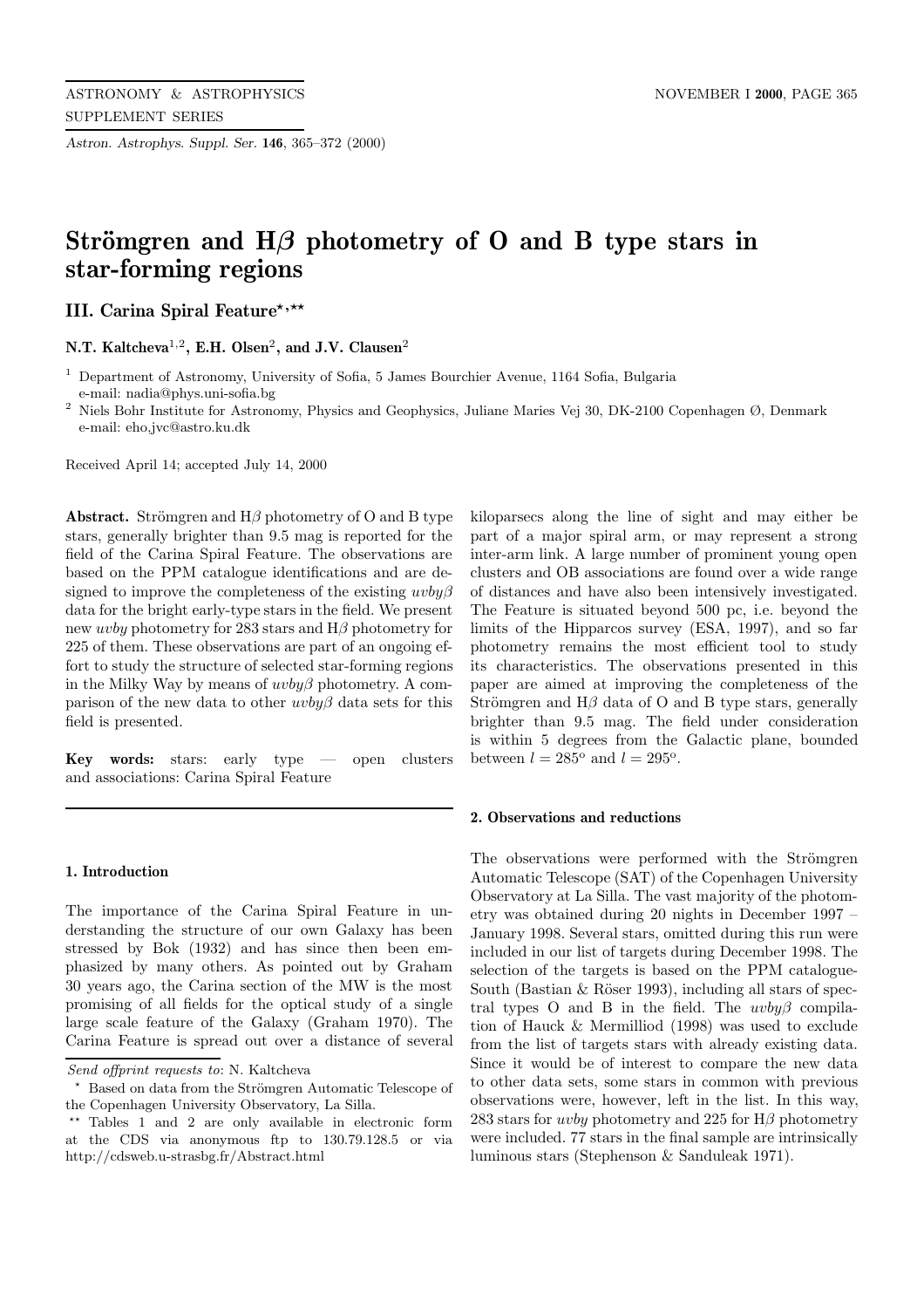The selection of standard stars, observing procedures and transformations to the standard systems for the two observing runs are described in detail in Kaltcheva & Olsen (1999) and Kaltcheva et al. (1999) (Papers I and II). All observations in the present catalogue were made by the SAT in its fully-automatic mode. Details about the spectrometer, the observing procedure, and the fullyautomatic mode are given by Olsen (1993, 1994).

A circular diaphragm of  $17<sup>′</sup>$  was used. The number of photo-electrons counted was 100 000 in the y-channel and 70 000 in the  $\beta_{\text{narrow}}$ -channel, except for a few of the faintest stars. The background was measured at each program star at a fixed offset. Before reductions, several sky measurements from a small area of the sky, and contiguous in time, were combined and then used on all stars in the area. Sky measurements contaminated by faint stars were eliminated in this process.

## **3. Results**

In Table 1, the catalogue of Strömgren *uvby* photometry for 283 program stars is presented. The PPM identifications are given in the first column. Columns 2, 4, 6 and 8 give  $V, b - y, m_1$  and  $c_1$ . Columns 3, 5, 7 and 9 present the internal rms errors of one observation (weight 1). In Cols. 10 and 11 the weight of V and the indices are listed. Column 12 gives the number of nights for each star.

Table 2 gives  $H\beta$  photometry for 225 program stars. The PPM identifications are given in the first column, and the photometry, the internal rms errors of one observation (weight 1), the weight of the  $H\beta$  indices and the number of the nights for each star follow. The cross-identification with the HD and LS numbers is available in the last two columns of the tables.

#### **4. Comparison of the new data to other data sets**

Good agreement between photometric data coming from different observers is an essential issue when studying the structure and characteristics of star-forming regions, both on the basis of photometric diagrams or via the photometry-derived physical stellar parameters. Observing stars from previous lists helps to get more clear insight on the homogeneity of the existing photometric data sets. This allows one to evaluate the errors in the derived stellar parameters when using photometry from different sources. Furthermore, it will eventually permit to homogenize to some extent the existing  $uvb\psi\beta$ photometric data for the field under investigation. In this paragraph we compare our data to other sources. Tables 3 and 4 present this comparison for the  $H\beta$  photometry and for the *Vuvby* photometry, respectively. The tables give the mean differences between the individual sources and the new data, together with the corresponding standard deviations (from the mean difference) in  $\beta$ , V,  $b - y$ ,  $m_1$  and  $c_1$  for each source. The first columns show the number of stars in common involved in the comparison. The sources of the corresponding photometric data sets are listed in the last columns.

The comparison of the new data to the homogenized data from the Hauck & Mermilliod (1998) compilation in the sense (HM minus this paper) is given in Fig. 1. Figures 2 to 5 present the comparison of the data obtained in this paper to the individual sources used in the HM compilation for the considered field, in the sense (others minus this paper). The agreement between  $H\beta$  photometry from HM and the present paper is in general good (Fig. 1). The mean differences Delta  $\beta = H\beta - H\beta(SAT)$ listed in Table 3 are below 0.010 mag for the majority of the sources and the comparison to the individual sources present small systematic trends of  $\pm 0.03$  mag only in two cases. For some sources the  $V$  magnitudes show a systematic shift in the zero point of as much as 0.03 mag (Fig. 2). This shift is more significant towards the brightest stars  $(V < 7$  mag) and does not obviously depend of the colour term  $(b-y)$  (Fig. 3). The largest disagreements are with Hill & Perry (1969) and Eggen (1983): 0.032 and 0.019 mag, respectively. The agreement in  $(b-y)$  is within the photometric errors, although for some sources a systematic difference of 0.01 mag may exist (Fig. 4). The  $m_1$  and  $c_1$  colour differences obtained in the present paper show a good agreement with Crawford et al. (1971), Schneider & Weiss (1988) and Kaltcheva & Georgiev (1994) (Fig. 5). There is a discrepancy of up to  $-0.02$ in  $m_1$  and up to 0.02 mag in  $c_1$  with the other sources. Dealing with O and B luminous stars, one should keep in mind the variability in light among them (Abt 1957), which also contributes to the scatter between the different sets. Spectral anomalies can also cause large mean errors in magnitude or colour indices (Young 1974; Manfroid 1985; Franco 1994).

The comparisons in Tables 3 and 4 suggest differences in the precision and accuracy of the different data sets. The consistency of different uvby data sets has been already discussed by Manfroid & Sterken (1987), who stressed the need for a more strictly defined standard system and for closely matching instrumental system. The indication of a small systematic difference in  $m_1$  and  $c_1$ is slightly worrying. A similar difference in  $c_1$  in a large data set has been previously noticed by Franco (1994). Recently, Crawford (1999a) also presented a comparison between uvby data from different publications, showing differences in  $m_1$  and  $c_1$  up to  $\pm 0.05$  mag. He also pointed out the reasons that can lead to systematic errors (Crawford 1999b). An additional source may be not applying a correction of  $-0.008$  in  $c_1$  to a large set of the southern standards (cf. Olsen 1983). In the case of photometry in star-forming regions, the discrepancy may also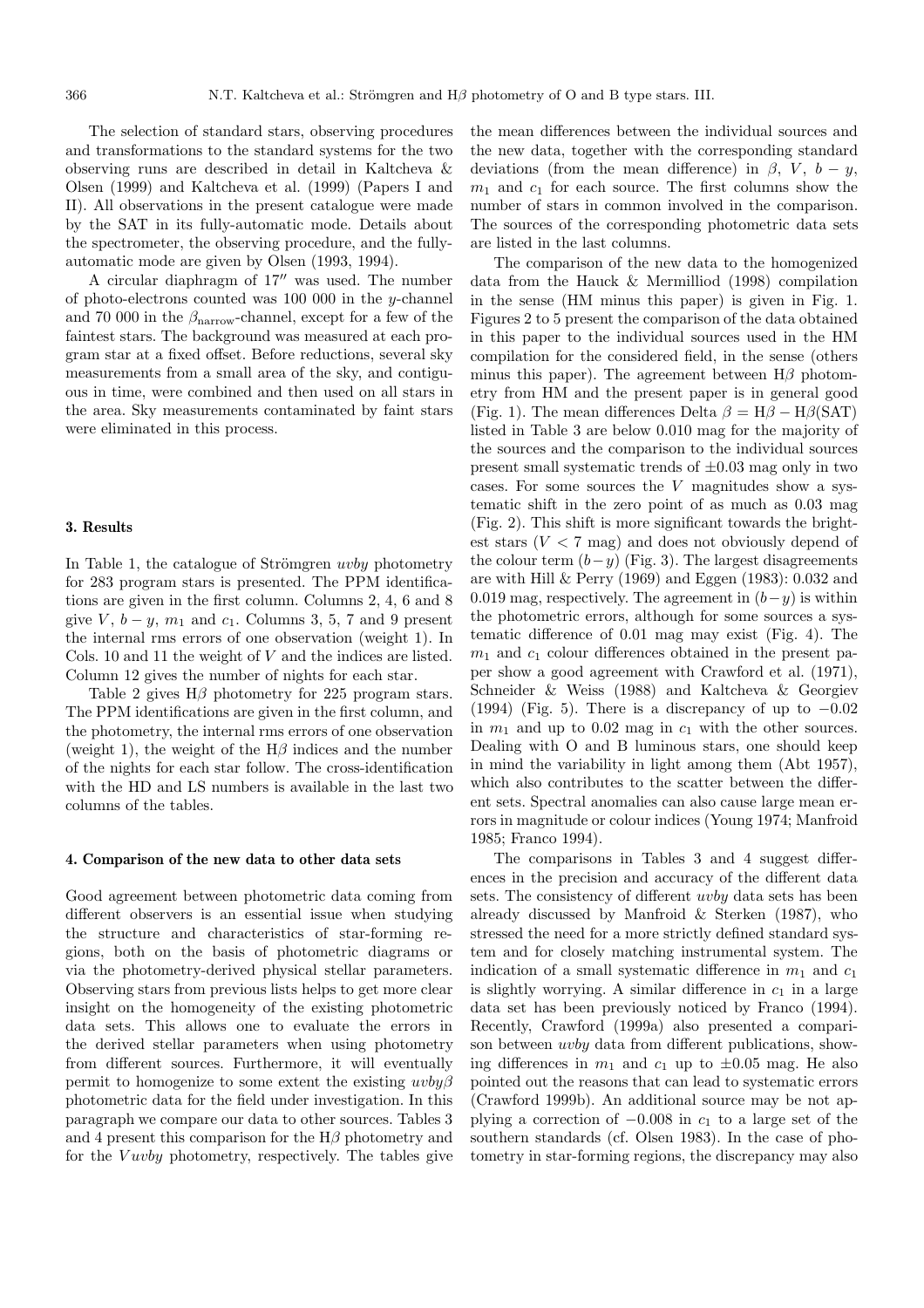

**Fig. 1.** The differences in the V mag and the photometric indices in the sense (HM-SAT) plotted vs. the SAT values. Crosses are used for  $m_1$  and open symbols for  $c_1$ 

be due to the difficulties in selecting a suitable set of primary and secondary uvby standards among luminous and reddened OB stars (cf. Paper I).

The systematic differences between the existing data sets lead to systematic differences in the photometryderived stellar parameters. The ideal case to compare data only internally is often not possible. In this event the possible inconsistence should be carefully estimated. If the

photometric diagrams including  $c_1$  and  $m_1$  are used, the differences in the photometry, mentioned above, can be easily misinterpreted in terms of luminosity or metallicity. In case of calculating the reddening, a systematic differences of 0.01 in  $b - y$  and 0.02 in  $c_1$  lead to a difference of 0.01 in  $E(b - y)$ . In calculating the absolute magnitude  $M_V$ , which is a function of  $\beta$  and  $c_0$ , the  $\beta$  indices are the most critical parameter. A systematic difference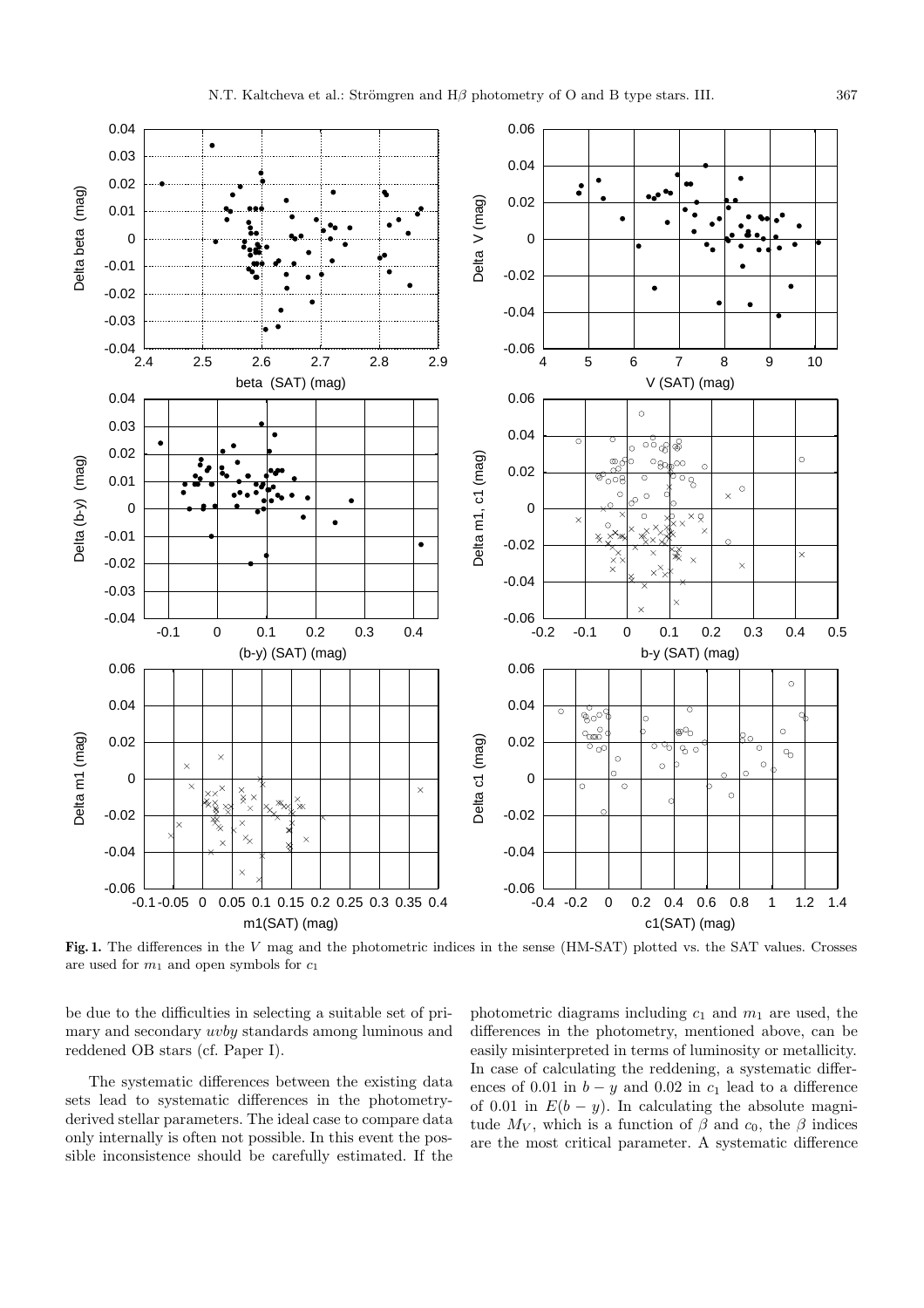

**Fig. 2.** The differences  $V - V(SAT)$  plotted vs.  $V(SAT)$  for the sources listed in Table 4



**Fig. 3.** Difference  $V - V(SAT)$  plotted vs.  $(b - y)(SAT)$  for the sources listed in Table 4. The symbols are the same used in Fig. 2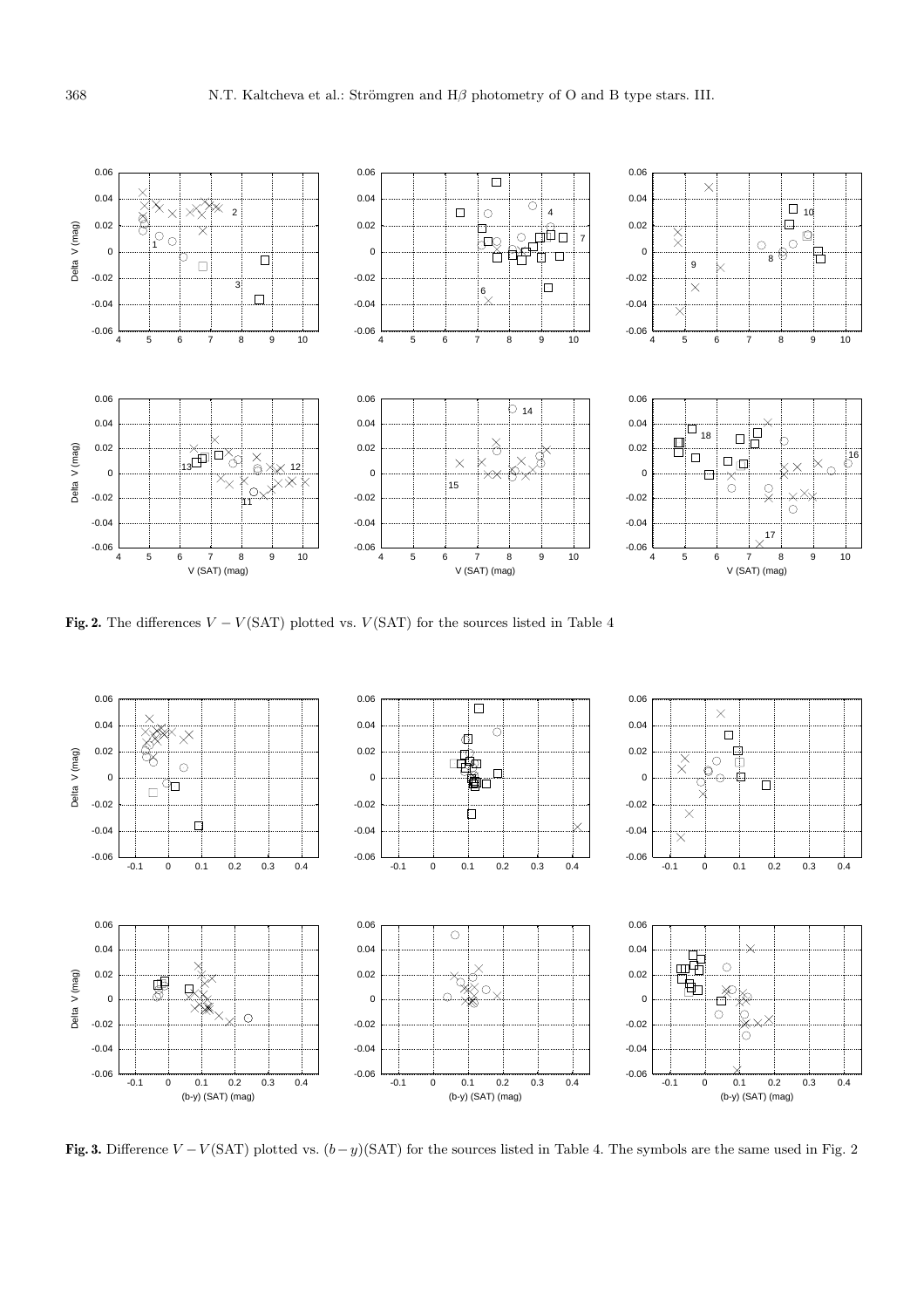

**Fig. 4.** The differences Delta  $(b - y) = (b - y) - (b - y)(SAT)$  plotted vs.  $(b - y)(SAT)$  for the sources listed in Table 4. The individual sources of the photometry are shown at the panels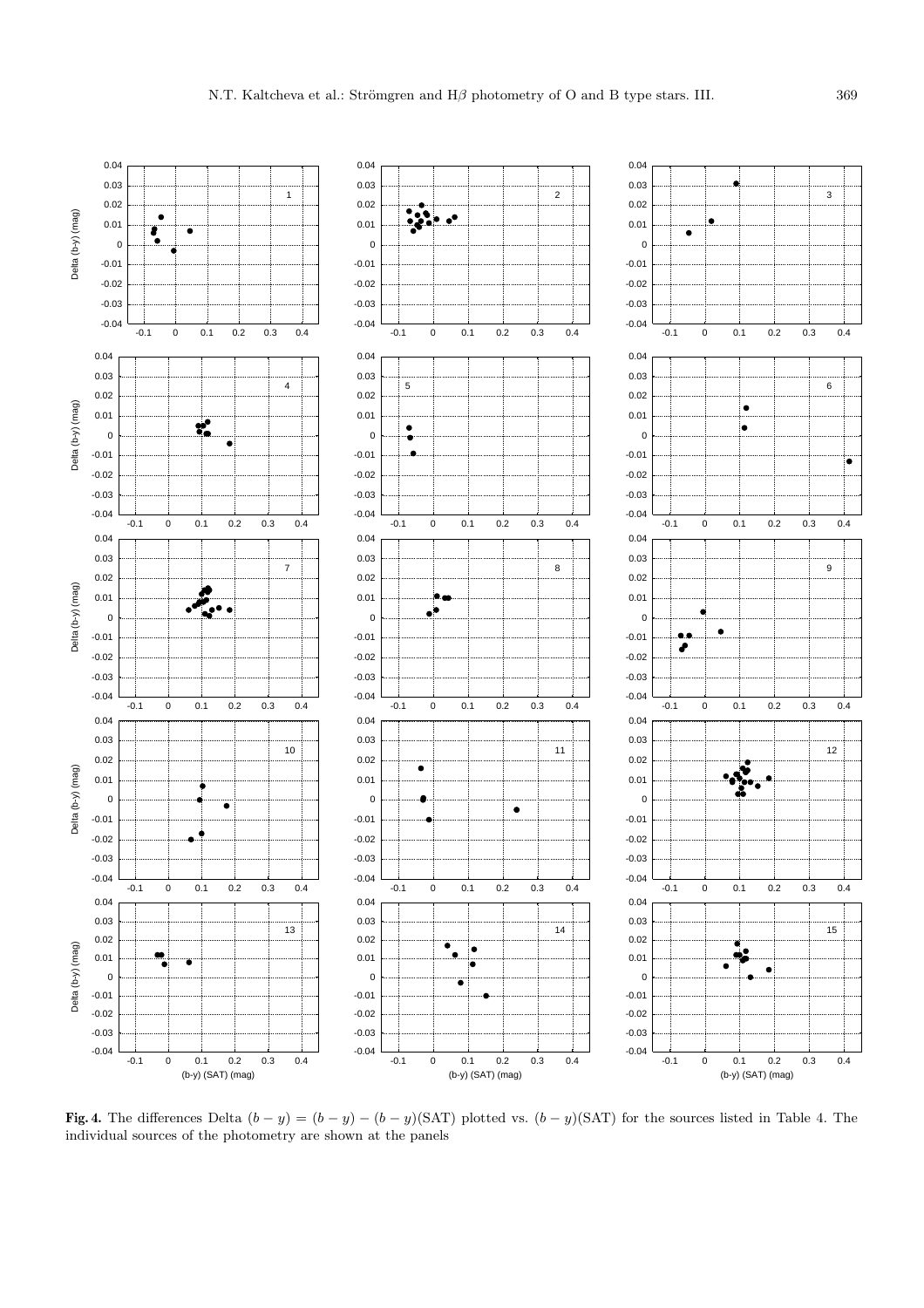

**Fig. 5.** The differences Delta  $m_1$ ,  $c_1$  equal to  $m_1 - m_1(SAT)$  (crosses) and  $c_1 - c_1(SAT)$  (open symbols) plotted vs.  $b - y(SAT)$ for the sources listed in Table 4. The individual sources of the photometry are shown at the panels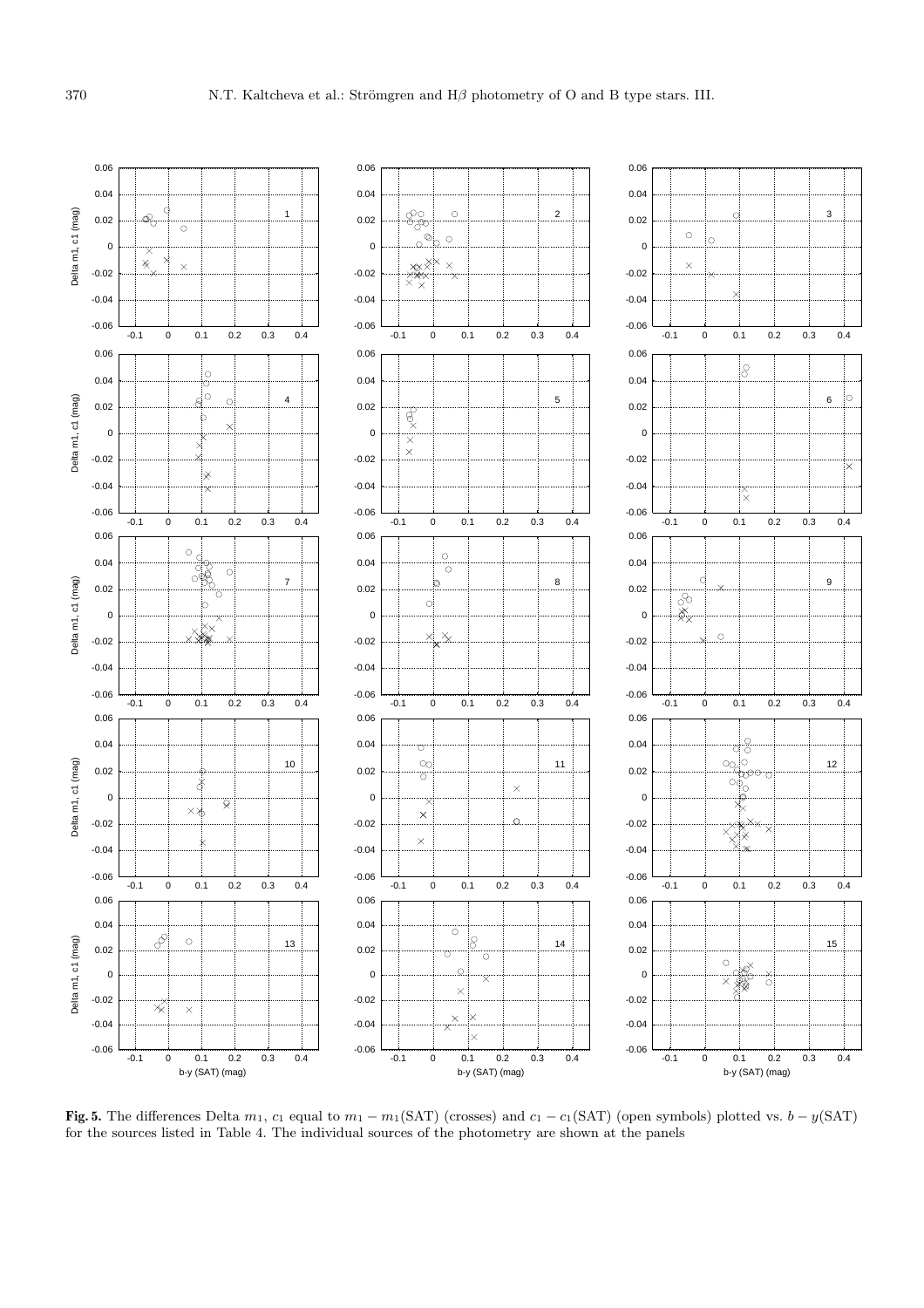**Table 3.** Comparison of  $\beta$  values obtained in this paper to other authors

| N              | $D(\beta)$ | $D(\beta)$ | Source                                                                  |
|----------------|------------|------------|-------------------------------------------------------------------------|
| $\beta$        |            | s.d.       |                                                                         |
| 14             | 0.002      | 0.012      | Hill G., Perry C.L., 1969, AJ 74, 1011                                  |
| 15             | $-0.022$   | 0.015      | Graham J.A., 1970, AJ 75, 703                                           |
| 6              | $-0.005$   | 0.017      | Crawford D.L., Barnes J.V., Golson J.C., 1971, AJ 76, 621               |
| 3              | $-0.003$   | 0.009      | Feinstein A., 1974, MNRAS 169, 171                                      |
| 13             | $-0.010$   | 0.017      | Deutschman W.A., Davis R.J., Schild R.E., 1976, ApJS 30, 97             |
| 7              | 0.000      | 0.004      | Gronbech B., Olsen E.H., 1977, A&AS 27, 443                             |
| 22             | 0.002      | 0.019      | Klare G., Neckel T., 1977, A&AS 27, 215                                 |
| 8              | $-0.031$   | 0.034      | Eggen O.J., 1978, AJ 83, 288                                            |
| 3              | $-0.004$   | 0.002      | Sinnerstad U., 1980, A&AS 40, 395                                       |
| 3              | 0.009      | 0.011      | Eggen O.J., 1981, ApJ 246, 817                                          |
| 3              | $-0.017$   | 0.019      | Lindroos K.P., 1983, A&AS 51, 161                                       |
| 13             | $-0.005$   | 0.010      | Eggen O.J., 1983, MNRAS 204, 377                                        |
| 15             | $-0.004$   | 0.011      | Perry C.L., Landolt A.U., 1986, AJ 92, 844                              |
| 5              | 0.004      | 0.007      | Landolt A.U., Perry C.L., Levato O.H., Malaroda S.M., 1990, AJ 100, 695 |
| $\overline{4}$ | $-0.008$   | 0.009      | Stetson P.B., 1991, AJ 102, 589                                         |
| 6              | 0.012      | 0.010      | Knude J., 1992, A&AS 92, 841                                            |
| 10             | $-0.007$   | 0.010      | Kaltcheva N.T., Georgiev L.N., 1994, MNRAS 269, 289                     |
| 19             | 0.007      | 0.022      | Corradi W.J.b., Franco G.A.P., 1995, A&AS 112, 95                       |

**Table 4.** Comparison of V,  $b - y$ ,  $m_1$  and  $c_1$  values obtained in this paper to other authors

| N     | D(V)     | D(V)  |          | $D(b - y)$ $D(b - y)$ $D(m_1)$ $D(m_1)$ |                 |       | $D(c_1)$ |      | $D(c_1)$ Source                                                 |
|-------|----------|-------|----------|-----------------------------------------|-----------------|-------|----------|------|-----------------------------------------------------------------|
| Vuvby |          | s.d.  |          | s.d.                                    |                 | s.d.  |          | s.d. |                                                                 |
| 6     | 0.013    | 0.010 | 0.006    |                                         | $0.006 - 0.012$ | 0.006 | 0.021    |      | 0.005 1. Gronbech B., Olsen E.H., 1976, A&AS 25, 213            |
| 14    | 0.032    | 0.007 | 0.013    |                                         | $0.003 -0.019$  | 0.006 | 0.013    |      | 0.012 2. Hill G., Perry C.L., 1969, AJ 74, 1011                 |
| 3     | $-0.018$ | 0.016 | 0.016    |                                         | $0.013 - 0.024$ | 0.011 | 0.013    |      | 0.010 3. Vogt N., Faundez M.A., 1979, A&AS 36, 477              |
|       | 0.016    | 0.012 | 0.002    |                                         | $0.004 - 0.019$ | 0.017 | 0.028    |      | 0.011 4. Eggen O.J., 1978, AJ 83, 288                           |
| 3     |          |       | $-0.002$ |                                         | $0.007 - 0.004$ | 0.010 | 0.014    |      | $0.003$ 5. Sinnerstad U., 1980, A&AS 40, 395                    |
| 3     | $-0.011$ | 0.022 | 0.002    |                                         | $0.014 - 0.039$ | 0.012 | 0.041    |      | 0.012 6. Lindroos K.P., 1983, A&AS 51, 161                      |
| 16    | 0.007    | 0.018 | 0.009    |                                         | $0.004 - 0.015$ | 0.005 | 0.030    |      | 0.010 7. Perry C.L., Landolt A.U., 1986, AJ 92, 844             |
| 5.    | 0.004    | 0.006 | 0.007    |                                         | $0.004 - 0.019$ | 0.003 | 0.028    |      | 0.013 8. Schneider H., 1987, A&AS 71, 147                       |
| 6     | $-0.002$ | 0.033 | $-0.009$ | 0.007                                   | 0.001           | 0.013 | 0.008    |      | 0.015 9. Crawford D.L., Barnes J.V., Golson J.C., 1971,         |
|       |          |       |          |                                         |                 |       |          |      | AJ 76, 621                                                      |
| 5     | 0.012    | 0.015 | $-0.007$ |                                         | $0.011 - 0.010$ | 0.016 | 0.003    |      | 0.014 10. Schneider H., Weiss W.W., 1988, A&AS 75, 353          |
| 5.    | 0.002    | 0.010 | 0.000    |                                         | $0.009 - 0.011$ | 0.014 | 0.017    |      | 0.021 11. Landolt A.U., Perry C.L., Levato O.H., Malaroda S.M., |
|       |          |       |          |                                         |                 |       |          |      | 1990, AJ 100, 695                                               |
| 18    | 0.000    | 0.012 | 0.011    |                                         | $0.004 - 0.025$ | 0.010 | 0.020    |      | 0.019 12. Corradi W.J.b., Franco G.A.P., 1995, A&AS 112, 95     |
| 4     | 0.012    | 0.002 | 0.010    |                                         | $0.003 -0.026$  | 0.003 | 0.028    |      | 0.003 13. Stetson P.B., 1991, AJ 102, 589                       |
| 6     | 0.015    | 0.020 | 0.006    | 0.011                                   | $-0.030$        | 0.018 | 0.020    |      | 0.011 14. Knude J., 1992, A&AS 92, 841                          |
| 10    | 0.007    | 0.009 | 0.009    |                                         | $0.005 -0.004$  | 0.007 | $-0.002$ |      | 0.008 15. Kaltcheva N.T., Georgiev L.N., 1994, MNRAS 269, 289   |
| 6.    | $-0.003$ | 0.019 |          |                                         |                 |       |          |      | - 16. Deutschman W.A., Davis R.J., Schild R.E., 1976,           |
|       |          |       |          |                                         |                 |       |          |      | ApJS 30, 97                                                     |
| 12    | $-0.007$ | 0.024 |          |                                         |                 |       |          |      | - 17. Klare G., Neckel T., 1977, A&AS 27, 215                   |
| 12    | 0.019    | 0.012 |          |                                         |                 |       |          |      | - 18. Eggen O.J., 1983, MNRAS 204, 377                          |
|       |          |       |          |                                         |                 |       |          |      |                                                                 |

of 0.03 mag in  $\beta$ , leads to a systematic differences in the corresponding  $M_V$  values of 0.3 mag. A systematic difference from the standard system of  $+0.02 \pm 0.02$  mag in  $c_1$ alone leads to overestimation of  $M_V$  of 0.15 mag and to overestimation of the distance of about 5%.

The structure of the Carina Spiral Feature field based on photometry presented here will be discussed in a forthcoming paper.

Acknowledgements. This research has been supported by the Danish Natural Science Research Council. This research has made use of the Simbad database, operated at CDS, Strasbourg, France.

#### **References**

Abt H., 1957, ApJ 126, 138

- Bastian U., Röser S., 1993, Catalogue of Positions and Proper Motions - South, Astronomisches Rechen-Institut, Heidelberg
- Bok B.J., 1932, Harvard Repr., No. 77
- Crawford D.L., 1999a, in Craine D., Tucker R., Barnes J. (eds.), ASP Conf. Ser. 189, Astron. Soc. Pac., San Francisco, p. 6
- Crawford D.L., 1999b, in Craine, D., Tucker R., Barnes J. (eds), ASP Conf. Ser. 189, Astron. Soc. Pac., San Francisco, p. 3
- Crawford D.L., Barnes J.V., Golson J.C., 1971, AJ 76, 621
- Graham J.A., 1970, IAU Symp. 38, 262
- Eggen O.J., 1983, MNRAS 204, 377
- ESA 1997, The Hipparcos Catalogue, ESA SP-1200